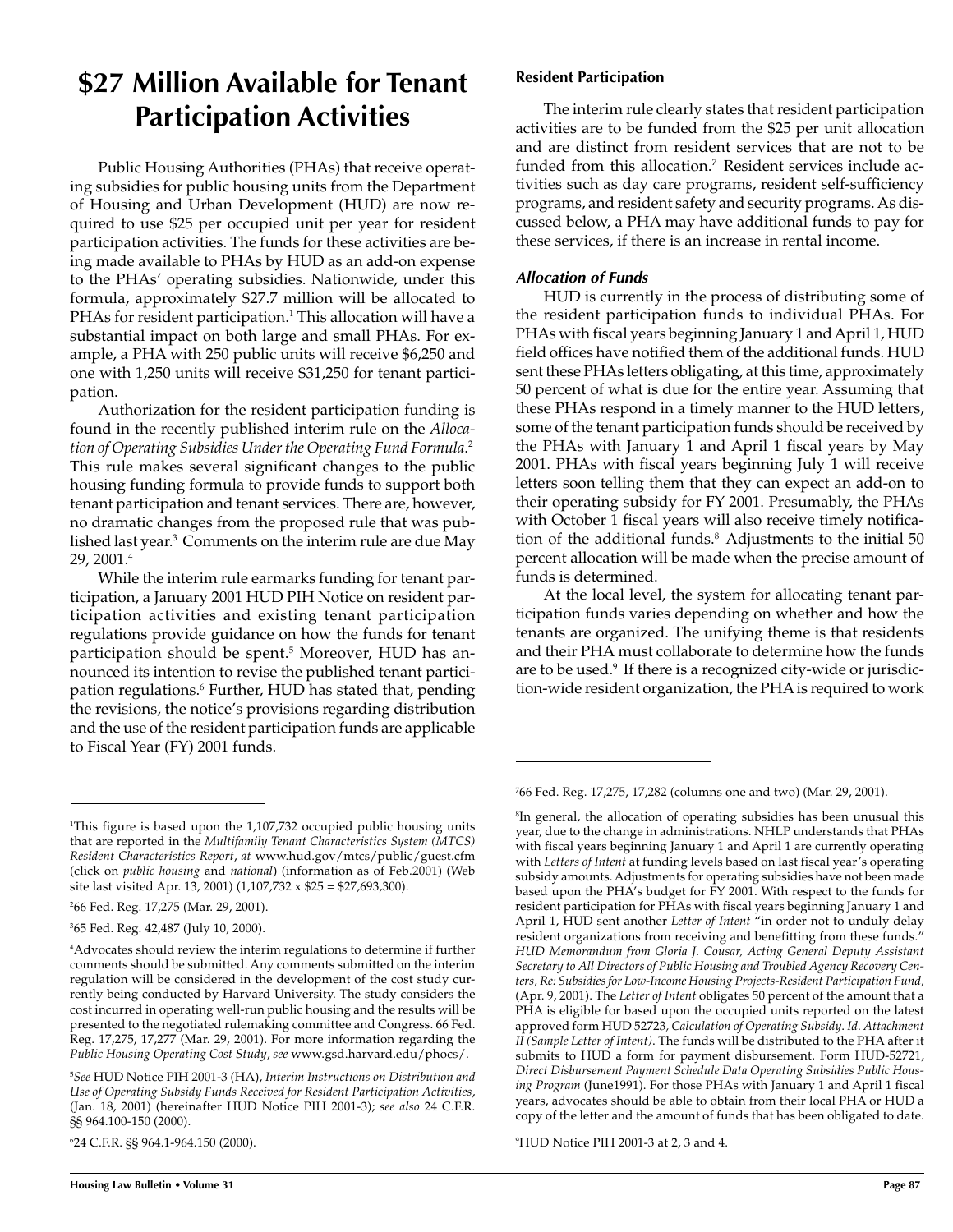in partnership with that organization to determine the activities and distribution of the resident participation funds.<sup>10</sup> HUD Notice PIH 2001-3 uses the term city-wide resident organization and the published regulations use the term jurisdiction-wide tenant organization. There is no explanation for the different terms and the terms are used interchangeably throughout this article. In other words, it is the jurisdiction-wide organization that provides the input to the PHA as to how the funds will be distributed to local development resident councils.

*HUD has provided examples of the types of activities that are eligible for resident participation funding, including consultation and outreach that supports active interaction between the PHA and residents.*

If there is no city-wide organization but there are "dulyelected" resident councils, the local development resident councils will negotiate on behalf of all the residents of the PHA.<sup>11</sup> The PHA and resident councils will work together to determine the activities and distribution of the resident funding. If there is no city-wide or development resident council, the PHA must work in partnership with the Resident Advisory Board (RAB) through the PHA Plan process to determine the resident participation activities and funding.12 Ideally, in this latter situation the PHA Plan should reflect the agreements reached.

At a minimum, any agreement reached between the parties regarding activities, roles and responsibilities must be in writing and reviewed annually.<sup>13</sup> Presumably, in the case of city-wide organizations and development resident councils, the agreement would be part of or an attachment to the resident group's Memorandum of Understanding (MOU) with the PHA.<sup>14</sup>

#### **Eligible Activities**

HUD has provided examples of the types of activities that are eligible for resident participation funding. In general, these activities include "consultation and outreach for public housing residents that support active interaction between PHA and residents."15 More specifically, the resident participation activities include:

- providing information to residents on the issues or elements of the PHA operation that effect them and their living environment;
- resident surveys to obtain tenant input;
- resident council annual membership events;
- development-based community promotions focused upon resident participation;
- resident outreach activities;
- promotion of resident participation activities;
- training of tenant commissioners, resident councils, resident households and RABs;
- resident council elections and organizing activities;
- leadership development for resident participation;
- orientation of new and existing tenants-to-resident participation activities; and
- orientation of new and existing tenants-to-resident participation in PHA planning activities including revitalization work, safety and security programs, property management and maintenance activities, and capital improvement issues.<sup>16</sup>

The HUD list is illustrative only and should also encompass:

- operational support (e.g., office supplies) for resident councils;
- child care costs to allow residents to attend meetings and training activities;
- stipends for resident council officers and other resident leaders:<sup>17</sup> and
- assistance with grant writing for resident councils.

Minimal costs for refreshment directly related to resident meetings are also eligible uses of resident participation activities.18 In addition, per diem for meals related to travel performed in connection with official duties and responsibilities is also an allowable cost.

#### **Ineligible Activities**

Refreshment costs associated with entertainment are not an allowable cost.<sup>19</sup> Costs for rental of land, purchase of any

19*Id.* and at 4.

<sup>&</sup>lt;sup>10</sup>Id. at 2; A PHA must recognize a duly elected tenant council and, if duly elected resident councils form a jurisdiction-wide tenant council, the PHA must recognize the jurisdiction-wide tenant organization. 24 C.F.R. §§ 964.18(a) and (b)(i) and § 964.105(a) (2000).

<sup>11</sup>HUD Notice PIH 2001-3 at 2. The election procedures for a tenant council are set forth at 24 C.F.R. §§ 964.115, 964.125 and 964.130 (2000).

<sup>12</sup>HUD Notice PIH 2001-3 at 2.

<sup>13</sup>*Id.* at 2; *see also Id.* at 4.

<sup>1424</sup> C.F.R. § 964.18(a)(10) (2000) (MOU); *see also Id*. at § 964.18(a)(6) (agreements on the use of space).

<sup>15</sup>HUD Notice PIH 2001-3 at 3.

<sup>16</sup>*Id.*

<sup>1724</sup> C.F.R. §§ 964.150(b) and 5.609(8)(iv) (2000) (stipends up to \$200 are not included in income).

<sup>18</sup>HUD Notice PIH 2001-3 at 3.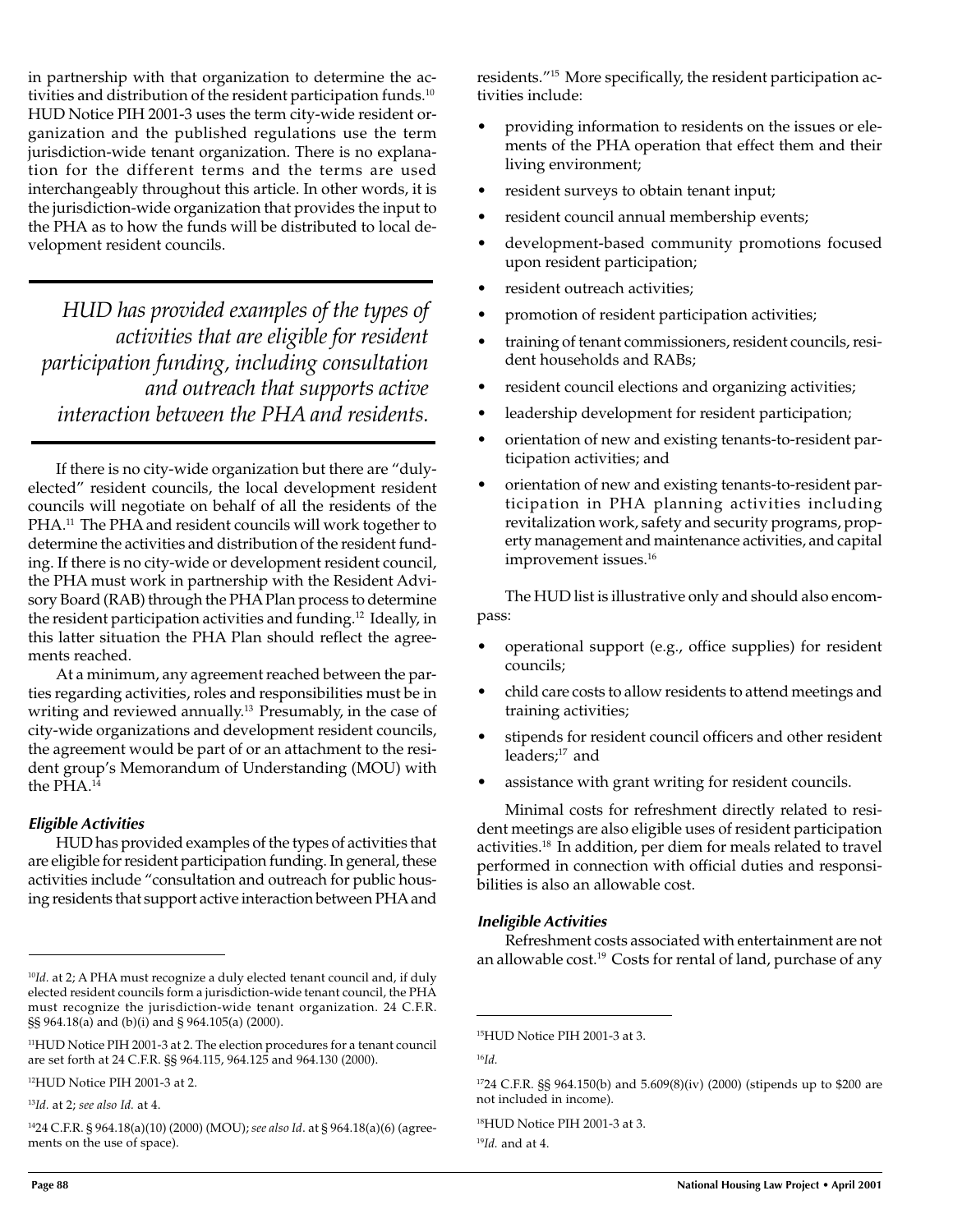vehicle and fees for lobbying are not allowable.<sup>20</sup> Also, voucher recipients are not eligible for resident participation funding from operating subsidies. $21$  As previously noted, resident services should not be funded out of the resident participation funds.

#### **Funding Amount**

The funding level for resident participation activities is determined by multiplying \$25 by the number of occupied units plus the number of units occupied by police officers and PHA employees.<sup>22</sup> PHAs are to use the "occupied units" number that they and HUD use to determine dwelling rental income in the operating subsidy calculations. Employee and police units are to be added to that base for the \$25 calculation.23 PHAs must include this calculation in their request for operating subsidies.<sup>24</sup> However, if the calculation is not included by the PHA, HUD will add it as part of the HUD completeness and accuracy review of a PHA's request for operating subsidies.

PHAs are required to expend the funds for tenant participation activities regardless of the PHA's financial status.<sup>25</sup> The only exception to this rule is if the amount of operating subsidies that a PHA receives is reduced. In that event, the reduction for tenant participation activities will be made on a pro-rata basis, i.e., an amount proportional to the reduction of the entire subsidy.<sup>26</sup>

#### **Distribution of Funds**

PHAs receive the resident participation funds as part of their operating subsidy allocation.<sup>27</sup> HUD Notice PIH 2001-03 states that PHAs may "allocate and redistribute" the funds to those city-wide or development resident councils or to the RAB "with the capacity to administer and account for funds."28 The published tenant participation regulation is

<sup>24</sup>66 Fed. Reg. 17,275, 17,294 (Mar. 29, 2001) (§ 990.108(e)).

25HUD Notice PIH 2001-3 at 3.

2666 Fed. Reg. 17,275, 17,294 (Mar. 29, 2001) (§ 990.108(e)(1)); *see also Id*. at 17,282.

more direct. It stipulates that a PHA "shall provide funds it receives for [tenant participation] to the duly elected resident council at each development and/or jurisdiction-wide resident councils."29 That regulation further provides that where there are both jurisdiction-wide and development councils, the distribution will be agreed upon by the PHA and the respective councils.30 PHAs should, therefore, work with the tenant councils to ensure that the necessary financial safeguards are in place. Tenant participation funds should not be withheld from a tenant council or RAB unless the PHA has verifiable information that the tenant group would commit a grossly negligent or criminal act in the handling of the funds.

*PHAs are required to expend the funds for tenant participation activities regardless of the PHA's financial status.*

The resident participation regulations also state that the \$25 is to be distributed in the following way: \$15 to the resident councils and \$10 to the PHA for the costs incurred in carrying out tenant participation activities such as the expense of elections, recalls and arbitration. These regulations cross-reference to the former operating subsidy regulation which also provided for the \$15 and \$10 split.<sup>31</sup> The interim operating subsidy regulation eliminates the split and refers only to the \$25. The interim regulation should now control and tenant organizations and PHAs should no longer be subject to, or constrained by, the \$15 and \$10 split.

#### **Resolution of Funding Disputes**

The PIH Notice sets out a system for resolving funding disputes between PHAs and resident councils that is inequitable. It provides that any funding disputes between a resident organization and PHA regarding either the activities or disposition of funds must be resolved within 120 days of the start of the PHA's fiscal year. In the event that a resolution cannot be achieved, the notice provides that the funds shall be used "by the PHA for resident education activities

<sup>30</sup>*Id.*

<sup>20</sup>*Id.* at 4.

<sup>&</sup>lt;sup>21</sup>Id. But PHAs may use their administrative fee reserves to fund family participation activities.

<sup>22</sup>*Id*. at 17,294, § 990.108(e)(1). On an interim basis, HUD is calculating the subsidy amount for PHAs with fiscal years beginning January 1 or April 1 based upon the number of occupied units reported on the latest approved form HUD 52,753 (Jan. 24, 2001).

<sup>23</sup>*See* HUD Form 52,723 (Jan. 24, 2001), Part D, lines 09-13. (This form has not yet been finalized, but it was used by HUD and distributed to tenants who attended HUD training in Dallas Texas, April 2001.)

<sup>&</sup>lt;sup>27</sup>Resident Management Corporations (RMCs) that receive operating subsidies directly will receive the resident participation funds directly. According to a HUD official, there are five such RMCs nationwide.

<sup>28</sup>HUD Notice PIH 2001-3 at 4. *See also* HUD Memorandum from Gloria J. Cousar, Acting General Deputy Assistant Secretary to All Directors of Public Housing and Troubled Agency Recovery Centers, *Re: Subsidies for Low-Income Housing Projects-Resident Participation Fund* (no date) (which references resident organizations receiving tenant participation funds).

<sup>2924</sup> C.F.R. § 964.150(a) (1) (2000). *See also Id.* at § 964.150(a) (2)("the [P]HA must provide tenant services funding to the duly elected resident councils regardless of the [P]HAs financial status. The resident council funds shall not be impacted or restricted by the [P]HA financial status and all said funds must be used for the purpose set forth in subparts B [pertaining to resident participation] and C [pertaining to funds for technical assistance for resident councils and resident management corporations]").

<sup>3124</sup> C.F.R. § 990.108(e) (2000) as published in 59 Fed. Reg. 43,644, 43,644 (Aug. 24, 1994).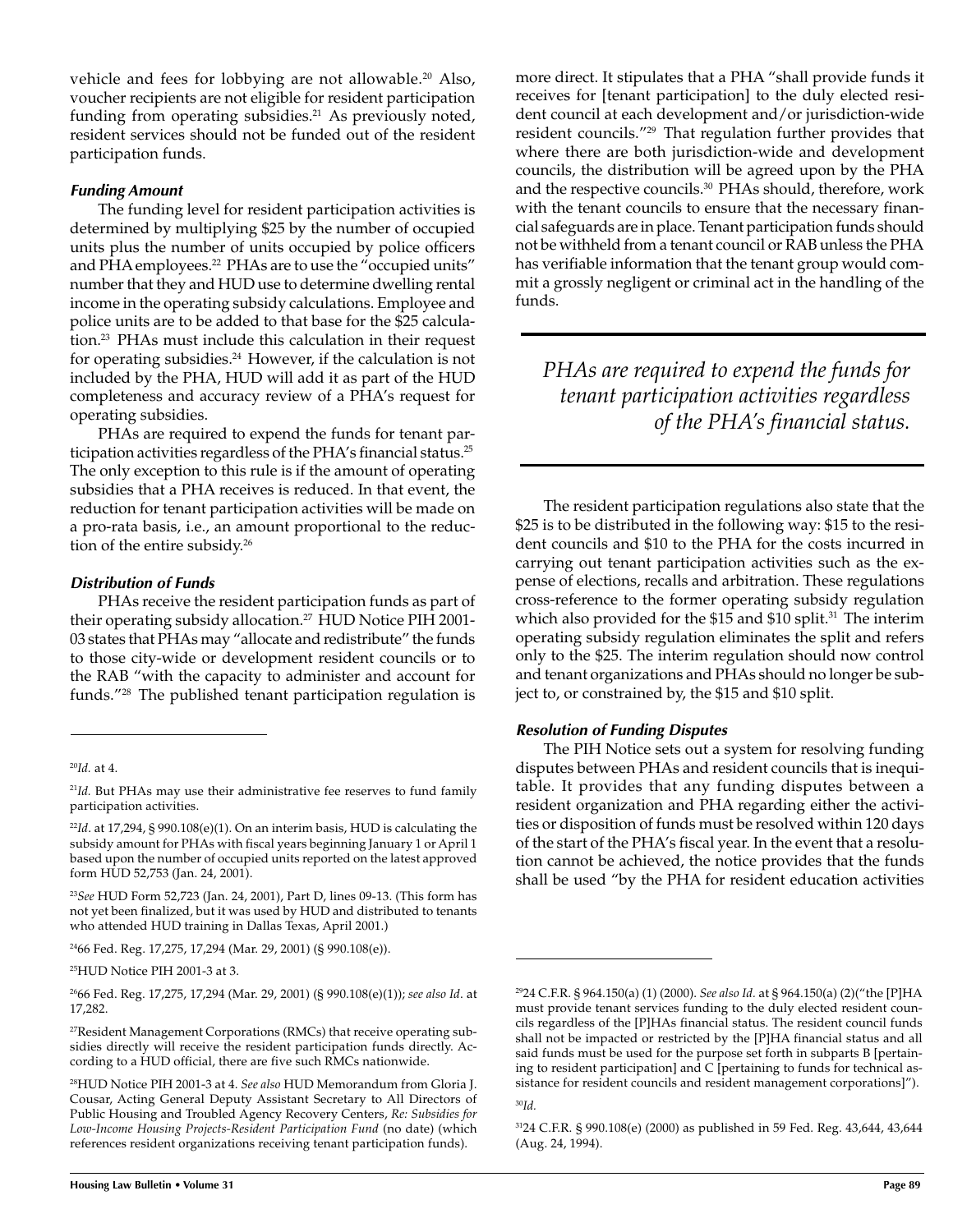related to HUD policies and procedures."<sup>32</sup> The system described is unreasonable and at variance with the published regulations. This is because it provides no incentives for a PHA to resolve any issues with tenant councils or RABs. When disputes arise, the HUD Notice creates an incentive for a PHA to be deleterious or even obstructionist, because, after 120 days, it will have total control of the funds subject only to the restriction that the funds are used for resident education related to HUD policies and procedures and that such uses must be included in the PHA Plan or amendment to the plan. Such a system of dispute resolution is disadvantageous to tenant councils and should be substituted by a dispute resolution system that involves an independent third party.

*The proposed system of dispute resolution is disadvantageous to tenant councils and should be substituted by a dispute resolution system that involves an independent third party.*

The dispute resolution system set out in the HUD Notice is also inconsistent with the system provided for in the published regulation. It provides that:

If disputes regarding funding decisions arise between the parties [the PHA and development or jurisdiction-wide tenant councils], the matter shall be referred to the Field Office for intervention. HUD Field Office shall require the parties to undertake further negotiations to resolve the dispute. If no resolution is achieved within 90 days from the date of the Field Office intervention, the Field Office shall refer the matter to HUD Headquarters for final resolution.<sup>33</sup>

To the extent that the PIH Notice is inconsistent with the published regulation, it is invalid. HUD and PHAs must comply with the procedure set forth in the published tenant participation regulation if the funding dispute is between a duly elected tenant council or recognized jurisdiction-wide tenant organization and the PHA.

Alternatively, the system for resolving disputes should involve an independent arbitrator. Resolution of disputes by arbitration is currently provided for in the published tenant participation regulation when there is an appeal of a dispute regarding the resident council election process.<sup>34</sup>

## **Monitoring and Funding Accountability**

The HUD Notice states that each PHA shall develop a system for annual fiscal accountability and that tenant councils, city-wide resident organizations and RABs that fail to adequately report to the PHA will be ineligible for future resident participation funding.<sup>37</sup> This is another area in which disputes will inevitably arise. PHAs and tenant groups should work together to develop a reasonable system of annual fiscal accountability that is appropriately related to the amount of funds provided to the resident group. The accountability procedures should be agreed upon, in writing, by the parties before the funds are distributed. Such an agreement should obligate the PHA to notify the resident group of any determination that the resident group has failed to follow the agreed-upon reporting system. If the PHA and the tenant group agree that the tenant group failed to adequately report, funding may be suspended until the reporting is corrected or a system is adopted that will assure adequate reporting in the future. Any determination to suspend funding should be subject to a resolution of funding disputes outlined above (resolution by HUD or by arbitration). Moreover, present and future tenant groups should not be penalized for the actions of prior tenant groups.

Another way that residents may want to resolve disputes is through the PHA Plan process. As stated above, the HUD Notice provides that if there is a dispute that cannot be resolved within the 120 days of the beginning of the PHA's fiscal year, the uses of the funds must be included in the PHA Plan or an amendment to the plan. For virtually all PHAs, a plan for the use of the funds when there is a dispute will always take the form of an amendment to the PHA Plan because PHA Plans must be submitted to HUD 75 days before the end of a PHA's fiscal year. Although HUD invokes the PHA Plan process to resolve disputes involving the use of the funds, the HUD Notice again provides PHAs with an advantageous position in relation to resident councils and RABs, absent an agreement to the contrary. The HUD Notice provides that an amendment to the PHA Plan for resident participation activities and funding "shall not be considered a 'significant amendment' to the PHA Plan." Despite this pronouncement, tenant councils and RABs should seek, as part of the annual and five-year PHA plan processes, to include amendments dealing with resident participation activities and funding in the definition of a significant amendment to the PHA Plan.<sup>35</sup> Such a definition is critical because for each significant amendment or modification to the plan, a PHA must consult with the RAB, determine if the action is consistent with the Consolidated Plan, and hold a public hearing.36

<sup>&</sup>lt;sup>35</sup>A PHA must include in its PHA Plan the basic criteria it will use to determine a significant amendment or modification to its Five-Year and Annual Plan. 24 C.F.R. § 903.(r)(2)(ii) (2000).

<sup>36</sup>*Id*. at § 903.21(b).

<sup>37</sup>HUD Notice PIH 2001-3 at 5.

<sup>3324</sup> C.F.R. § 964.150(a)(3) (2000).

<sup>3424</sup> C.F.R. § 964.130(c) (2000).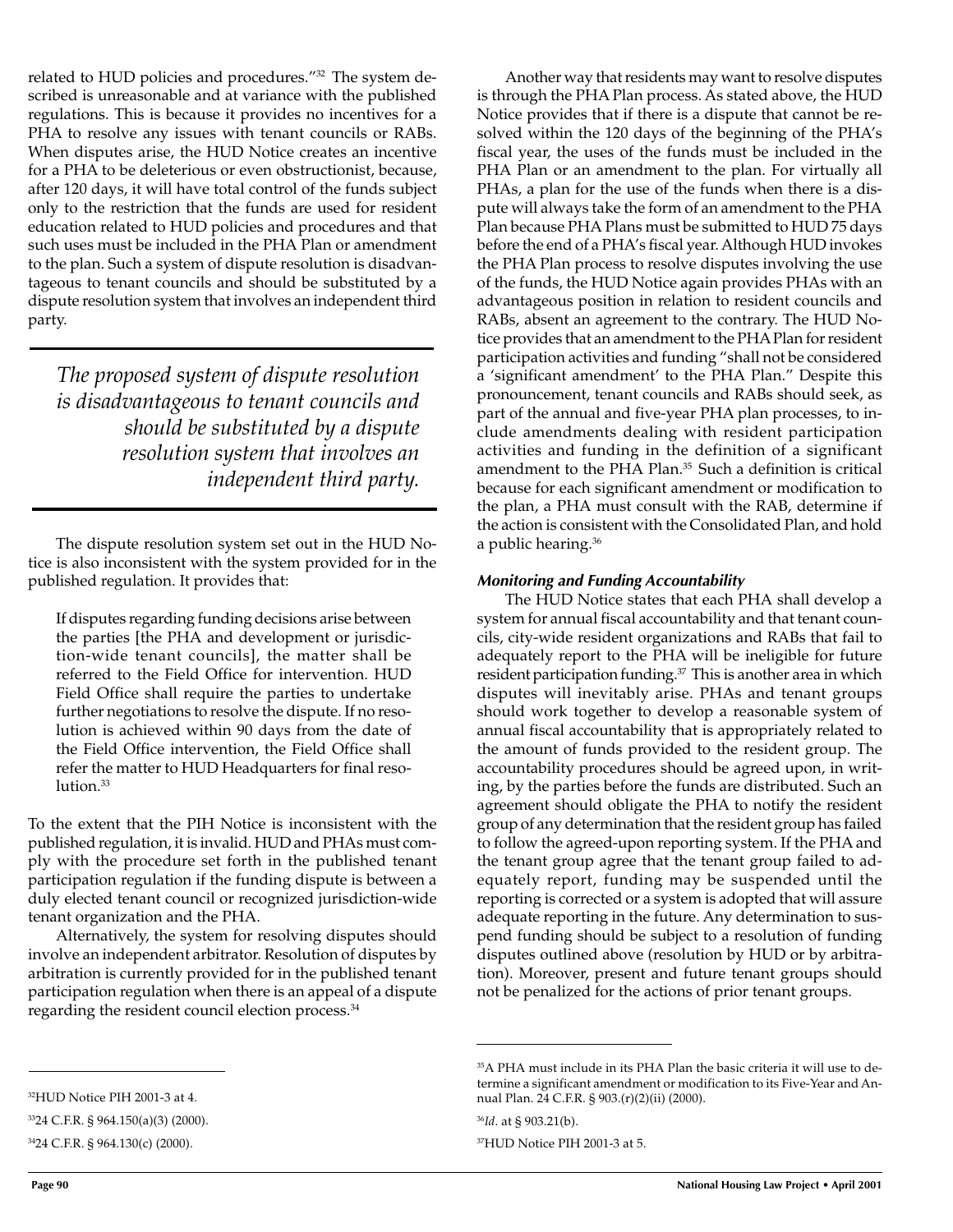The published resident participation regulations provide further guidance regarding the requirements of a written agreement for a resident organization funded by the PHA. These regulations provide that there must be a budget, certain assurances and an agreement that the PHA may inspect and audit the resident council's financial records relating to the agreement.<sup>38</sup>

### **The Relationship Between Resident Participation Funds Authorized by The Interim Operating Subsidy Rule and Resident Participation Funds Previously Allocated by a PHA**

Prior to the interim operating subsidy rule, some PHAs allocated funds for resident participation. HUD previously encouraged, but did not require, PHAs to fund such activities because of the lack of appropriations.<sup>39</sup> If a PHA funded resident participation, the expenditure of these funds may have shown up on the PHA's operating budget on lines 220- 250 as a part of tenant services. $40$  If these funds were part of the operating subsidy calculation, they were part of the PHA's allowable expense level (AEL).<sup>41</sup> The interim regulations specify that the \$25 is an add-on to the AEL. Advocates should urge PHAs to continue the old level of funding for tenant participation and add to it the \$25 per unit authorized by the interim regulations. In the introductory comments to the interim operating subsidy regulation, HUD declines to change the regulation to require PHAs to spend at the old level and add the new funds. But, HUD does urge "PHAs not to reduce any support now being made for resident participation activities."42

#### **Use of Vacant Rental Units**

The interim operating subsidy regulation also provides that HUD may approve a request from a PHA to use one or more vacant rental units for resident participation and still receive operating subsidies for the unit(s). $43$ 

#### **Resident-Related Improvements and Services**

Another significant change to the operating subsidy formula permits PHAs to retain 50 percent of any increase in dwelling rental income, provided that the PHA uses the retained income for tenant-related improvements and services.44 The uses of the retained income must be developed in consultation with residents and included in the PHA Plan. The interim regulations are explicit in that there must also be ongoing resident consultation on the uses of the tenant service funds. The interim regulations provide a list of eligible uses for the retained income. The list includes:

<sup>44</sup>*Id*. at §§ 990.109(b)(1)(iii) and 990.116(a).

- resident self-sufficiency services;
- resident employment and training services;
- optional earned-income exclusions;
- physical and management improvements that benefit residents;
- maintenance operations; and
- resident safety and security improvement and services.<sup>45</sup>

As with the \$25 per unit per year, the funds that the PHA retains are easily identifiable from the HUD form used to calculate operating subsidies.46

#### **The Relationship Between Funding for Tenant Participation and Tenant Services and the PHA Plan Process**

The use and distribution of resident participation funds and the use of the increases in rental income are linked to the PHA Plan process. With respect to resident participation funds, the HUD Notice provides that "resident participation activities are intended to supplement PHA Plan activities and training."47 Further, it states that resident participation funds may be used for "planning functions for such items as the Public Housing Agency Plan, revitalization, safety and security, property management and maintenance, and capital improvements."48 The uses of the retained increases in rental income must be determined with resident input and incorporated into the PHA Plan.49

On issues relating to the distribution of the resident participation funds, a PHA must negotiate with the RAB if there is no city-wide or development resident council. It is the responsibility of the RAB to "provide resident input in the annual decision making process for resident participation activities and funding."50 And if there are disputes regarding the distribution or use of the resident participation funds that cannot be resolved, "the uses of resident participation funding must be included in the PHA Plan or an amendment to the PHA Plan."51

Residents should use the plan process to identify and resolve issues regarding the use and distribution of resident participation and tenant services funds. During the PHA Plan process, tenants should request to see the HUD 52723 form in order to determine the amount that the PHA is claiming for tenant participation and tenant services.<sup>52</sup>

<sup>48</sup>*Id.*

<sup>3824</sup> C.F.R. § 964.150(b)(3) (2000).

<sup>39</sup>*Id*. at § 964.150 (2000).

<sup>40</sup>Form HUD-52564, Operating Budget (Mar. 1995).

<sup>4166</sup> Fed. Reg. 17,275, 17,287, 17,289 (Mar. 29, 2001) (§§ 990.102 and 990.105).

<sup>42</sup>*Id.* 66 Fed. Reg. at 17,282.

<sup>43</sup>*Id*. 66 Fed. Reg. at 17,294, § 990.108(e)(2).

<sup>45</sup>*Id*. at § 990.116(b).

<sup>46</sup>*See* HUD Form 52,723 (Jan. 24, 2001) Part B, line 07.

<sup>47</sup>HUD Notice PIH 2001-3 at 3.

<sup>4966</sup> Fed. Reg. 17,275, 17,294 (Mar. 29, 2001) (§ 990.116(b)).

<sup>50</sup>HUD Notice PIH 2001-3 at 2.

<sup>51</sup>*Id.* at 4.

<sup>52</sup>Most PHAs submit this form to HUD approximately three months prior to the beginning of their fiscal year. This year, the form, as amended to provide for the resident participation calculation and the retention of increased rents for tenant services, has not been used for PHAs with fiscal years beginning January 1 or April 1, 2001.